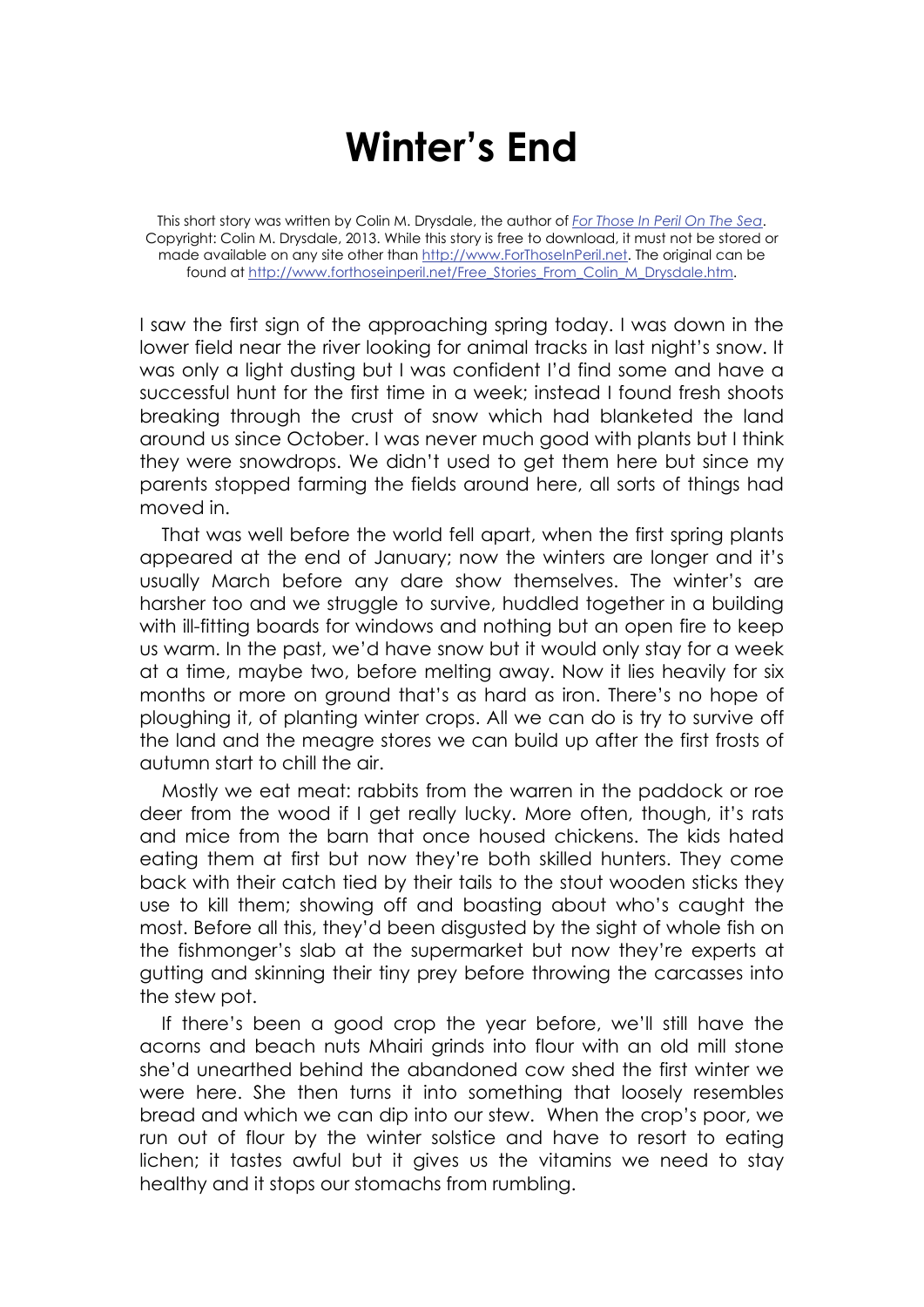Before all this happened, I'd been a touch on the heavy side. Not exactly fat but definitely carrying a few extra pounds. Now I'm all sinew and bone, my muscles wiry but hardened by the constant exertion needed to stay alive. Once I went into a neighbouring house looking for any supplies that might have been overlooked by those who'd already ransacked it and was startled to find an old man staring at me out of the gloom: hair limp and straggly, cheeks drawn and gaunt, eyes sunken and bloodshot. At first I thought he was one them, one of the rotters, and raised my axe but when the old man did the same I realised he was just my reflection in a grubby mirror that hung on the wall. I'm only forty-one but the last six years have taken their toll, and I now look closer to seventy.

Still, winter will soon be over and our life will change as it always does with the shift from one season to the next. We'll pack the few belongings we still have and leave the remote farmhouse where I grew up. As the snow melts, we'll move up into the mountains. Once there, we'll set up our battered tents in a place we hope the ground will remain frozen but where we can still find some food. Up there, there's no chance of rabbits or roe deer, and no rodents to supplement a poor hunt; instead we have to rely on catching the small song birds which hop from rock to rock. They're difficult to trap and they have little meat on them, but their occasional presence in a diet that primarily consists of lichen and scrubby mountain herbs is a real treat in the lean months of summer.

This is the contrariness of the world we find ourselves trapped in. Winters, while harsh, at least allows us to venture far enough down from the mountains to find shelter in the old farm buildings on the valley floor. There're woods where we can forage, and even a stream we can fish in if we can break through the ice. Then each spring, the thaw comes, melting the frozen ground, releasing the rotters trapped in its icy grip. Once free, they start their endless search for human flesh. Whenever I dare slip into the valley in summer in search something more nutritious than we can find in the mountains, I encounter enough to know it's not safe to remain while the ground's still soft. Once the first sign of spring was something to celebrate, but now it's a warning that once again we'll soon be banished from the lands where I grew up. Each spring we're forced up into the highest reaches of the mountains where the ground remains permanently frozen and no rotters can reach us before they freeze solid. The chill of winter, the snow, the ice – they're now our friends; the sun, and the heat it gives to the land, our enemy.

I won't tell the others about what I found, not yet. Instead, I'll give them a few more days to enjoy the luxury of being surrounded by four stone walls and all the rats they can catch. I'll let the happiness of winter, when we can move freely without having to worry about the